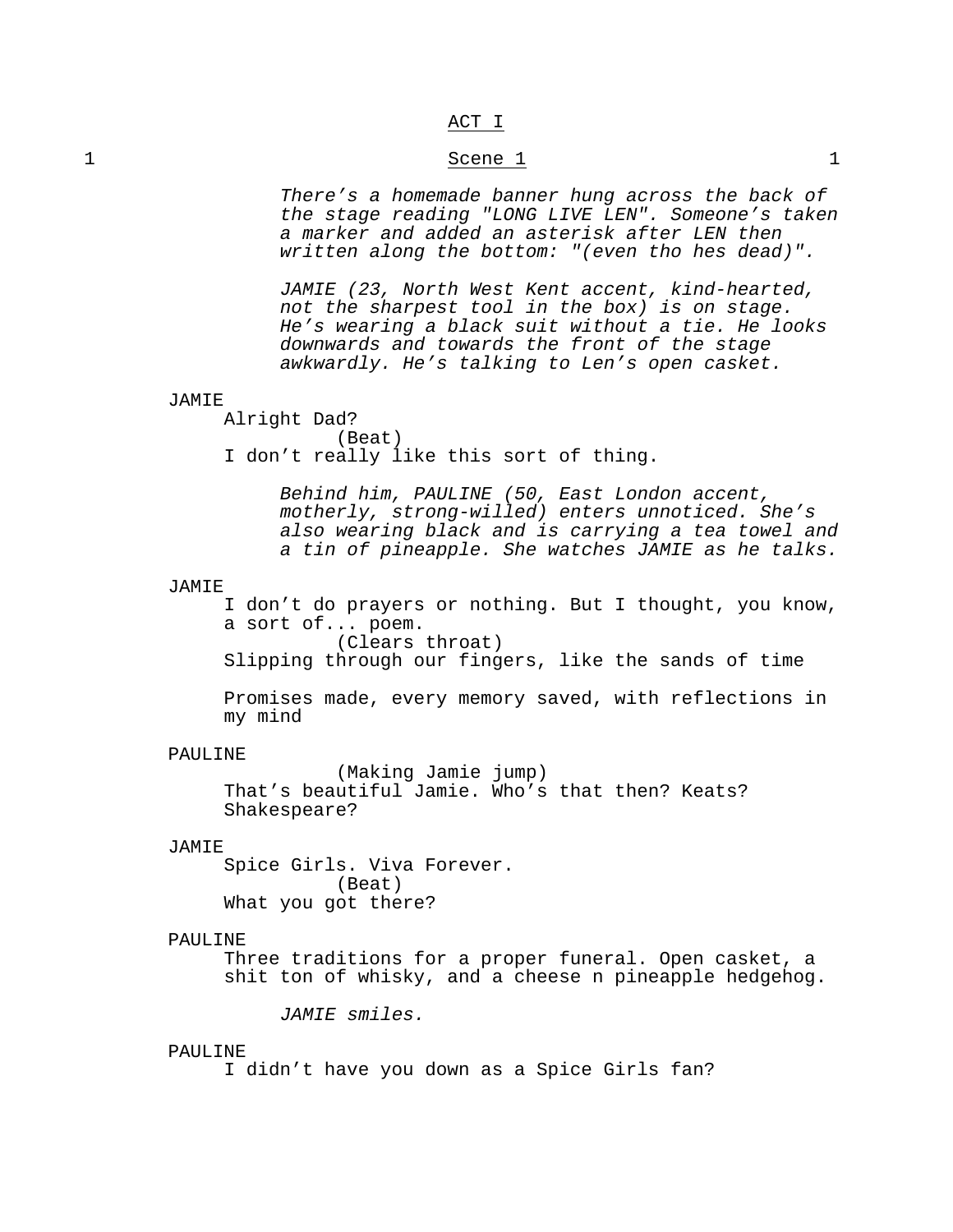JAMIE I spose me older brother had some impact on me, eh? (Pause) He'll be here soon? PAULINE Yep. *Awkward pause.* JAMIE D'you like what I did with the sign? (Beat) You know, just so no-one got confused. PAULINE (Looking) ...Yeah... it's good that. JAMIE This'll be, err... the first time he's seen Dad for a while then? PAULINE It will yeah. JAMIE I'll never forgive Dad for what he did to him. PAULINE It wasn't easy for your dad when he... you know... converted. JAMIE Mum, he ain't Muslim, he's gay. *We hear a knock at the door.* JAMIE I'm gonna go and put a tie on. *JAMIE exits.* PAULINE (Deep breath, to casket) Help me through this Len. And yes, I know he's ruined that bloody sign. *PAULINE answers the door. LENNY (28, North West Kent accent, intelligent, geeky) enters, with a suitcase. A fairly cold, awkward conversation ensues.*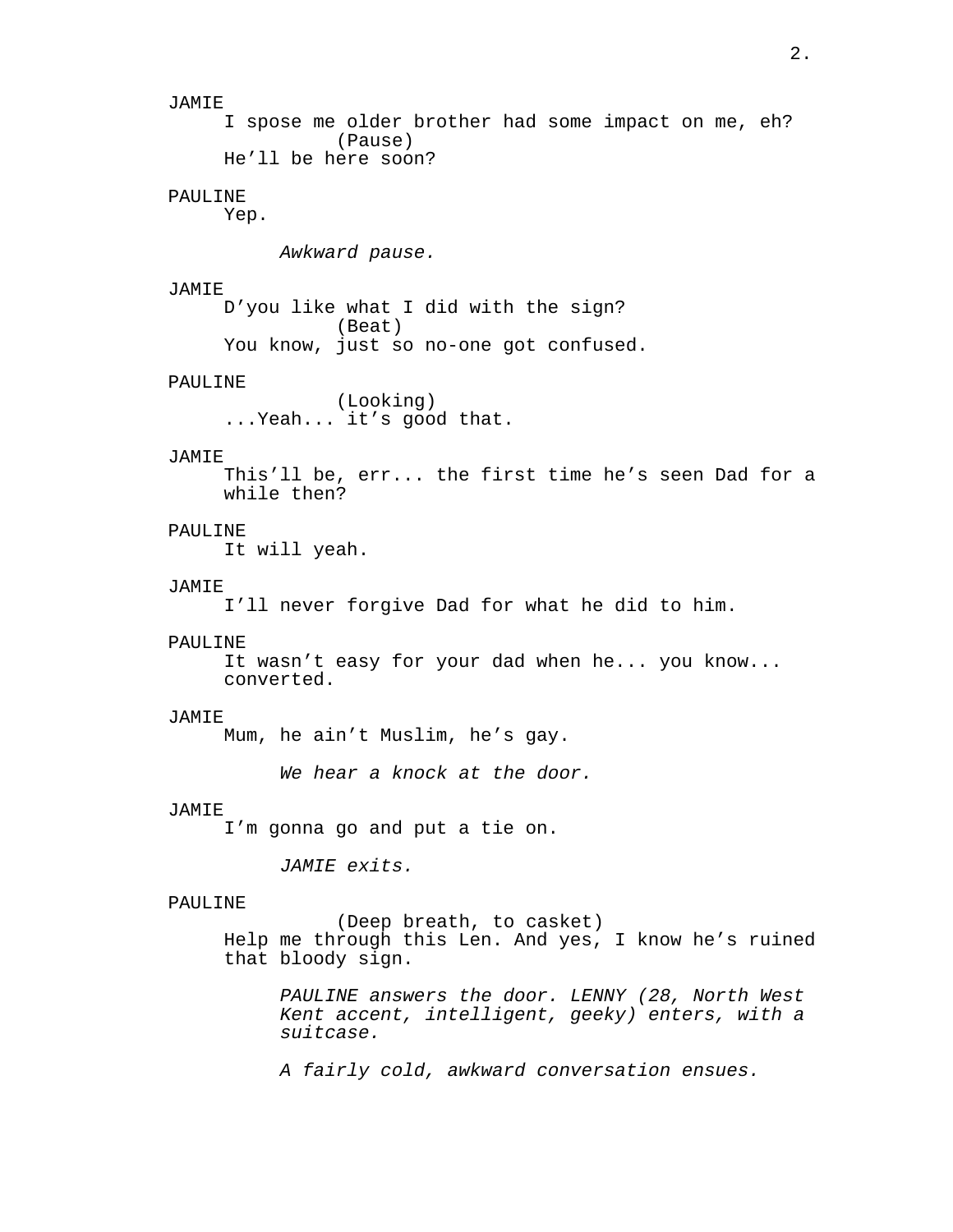LENNY Y'alright Mum? PAULINE Well my husband's just died of a heart attack so I've been better you know. LENNY Sorry, I-PAULINE Ooo, but I won a tenner on the lottery so... (She stops herself, sighs) Cold out? LENNY Not bad for this time of year I spose. PAULINE Trains bad or-LENNY When are the trains to Bexleyheath not bad? PAULINE So... cold out? LENNY Nice sign! PAULINE Yeah. LENNY Jamie's been at it? PAULINE Yeah. *JAMIE enters, now wearing tie. He hugs LENNY. As they do, LENNY notices the casket.* JAMIE Lenny, mate. Long time no see. LENNY Oh geez. I wasn't expecting an open casket. That's creepy. PAULINE Oi. This is an Irish Catholic funeral. It's tradition.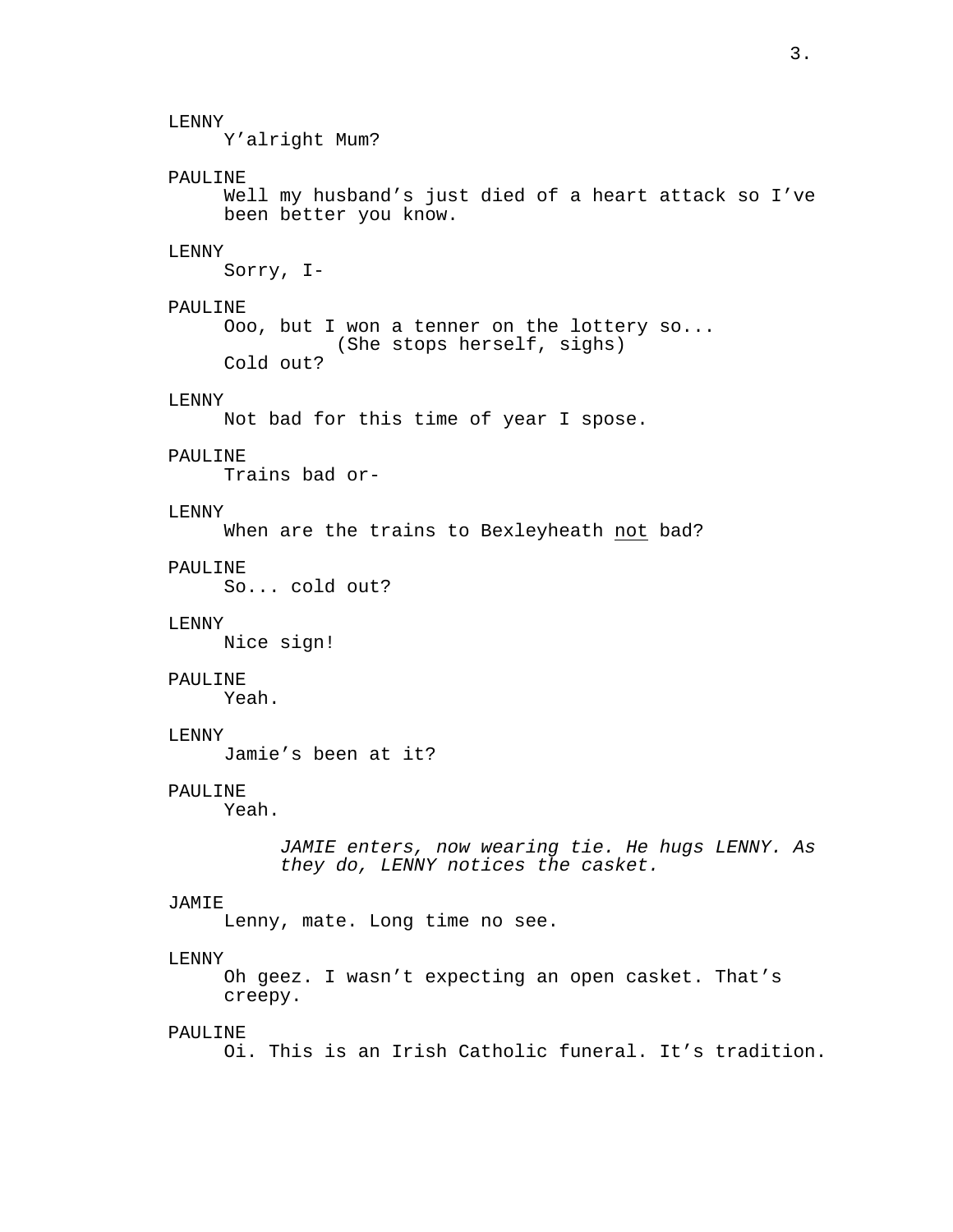We're not Irish Mum.

## PAULINE

Your Great, Great Grandfather came over to the East End in the potato famine.

# LENNY

Exactly.

# PAULINE

Exactly!

#### JAMIE

D'you like my sign Lenny?

# LENNY

Yeah... Very, erm... post-modern.

## JAMIE

Yeah... yeah. That's what I was going for, yeah.

# LENNY

Everything ready for tomorrow? You got flowers sorted and stuff?

## PAULINE

Yeah. Yellow ones. No lilies. He couldn't stomach lilies. He was allergic.

#### LENNY

Well I don't think they'd do him much harm now.

*LENNY peers into the casket. He gazes, lost in thought. He looks quite shaken.*

#### LENNY

It's a burial, not a cremation right? Even though we're not exactly Catholic any more.

## PAULINE

We are Catholic. At least when we're dead. And it's traditional. He'll be buried in the country he loved. Back into the Earth for more great Kent things to be built up on, like Romans, Tudors, heroes before him.

## LENNY

Yeah and a fair few nobodies.

## PAULINE

Don't you call him a nobody.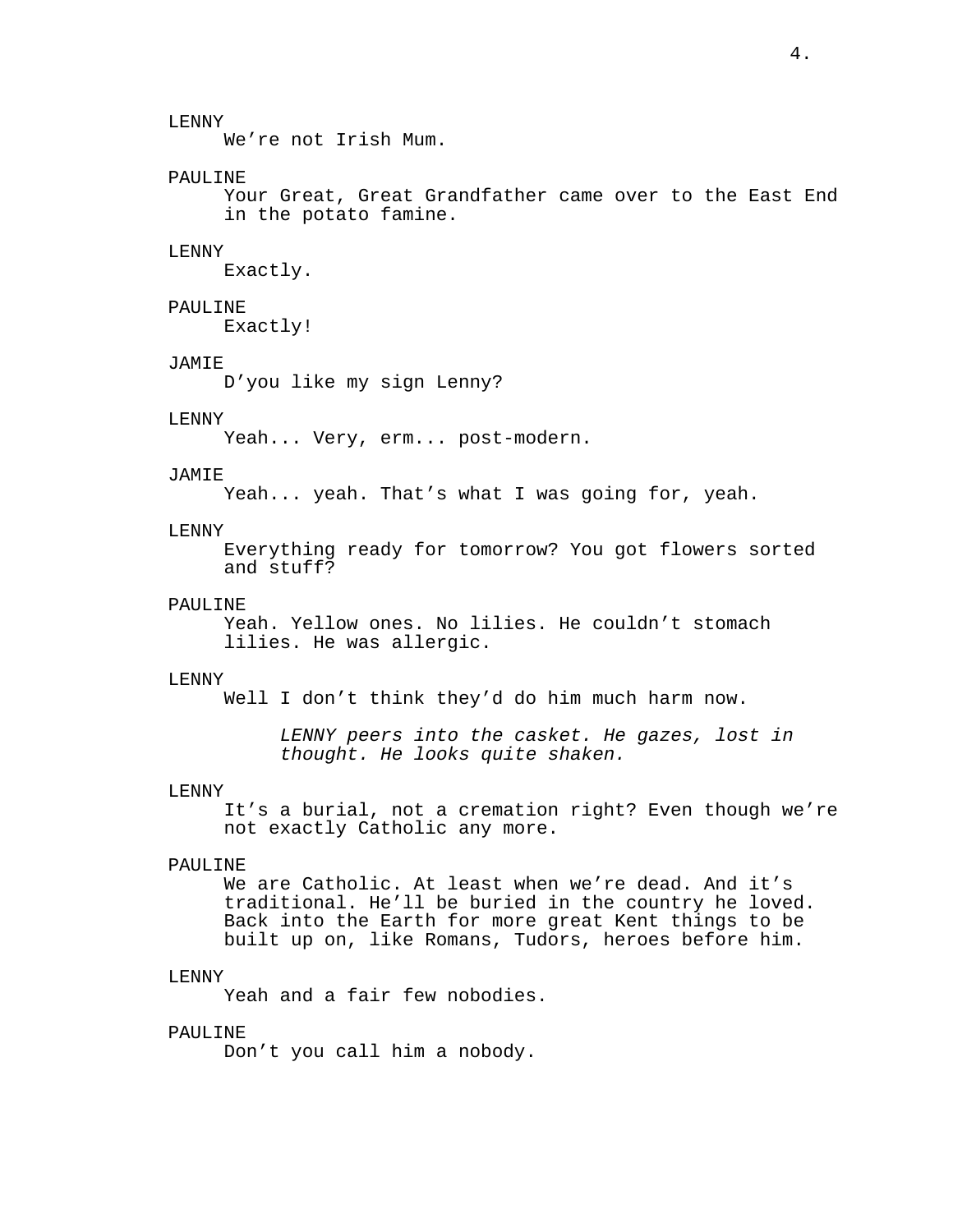### JAMIE

It'll be a couple of years since you last saw him, eh Lenny?

## LENNY

...Yeah. Something like that.

#### **JAMIE**

He always knew you'd go off and do your own thing. You were the creative one. He admired that in you. He always said that about you. (Beat) But I tell you what, Lenny, I'll never forgive him for what he did to you.

# PAULINE

Could you stop staying that? You don't even know-

#### LENNY

Can I... say a poem?

# PAULINE

WHAT?

### LENNY

Housman. Dad liked Housman, remember?

*LENNY goes to his suitcase and removes a book from the top pocket: A Shropshire Lad by A E Housman.*

# JAMIE

Yeah, nice idea Lenny. Eh, Mum?

*PAULINE sighs. LENNY reads:*

#### LENNY

Far I hear the bugle blow

To call me where I would not go

And the guns begin the song

"Soldier, fly or stay for long"

Comrade, if to turn and fly

Made a soldier never die

Fly I would, for who would not?

Tis sure no pleasure to be shot

But since the man that runs away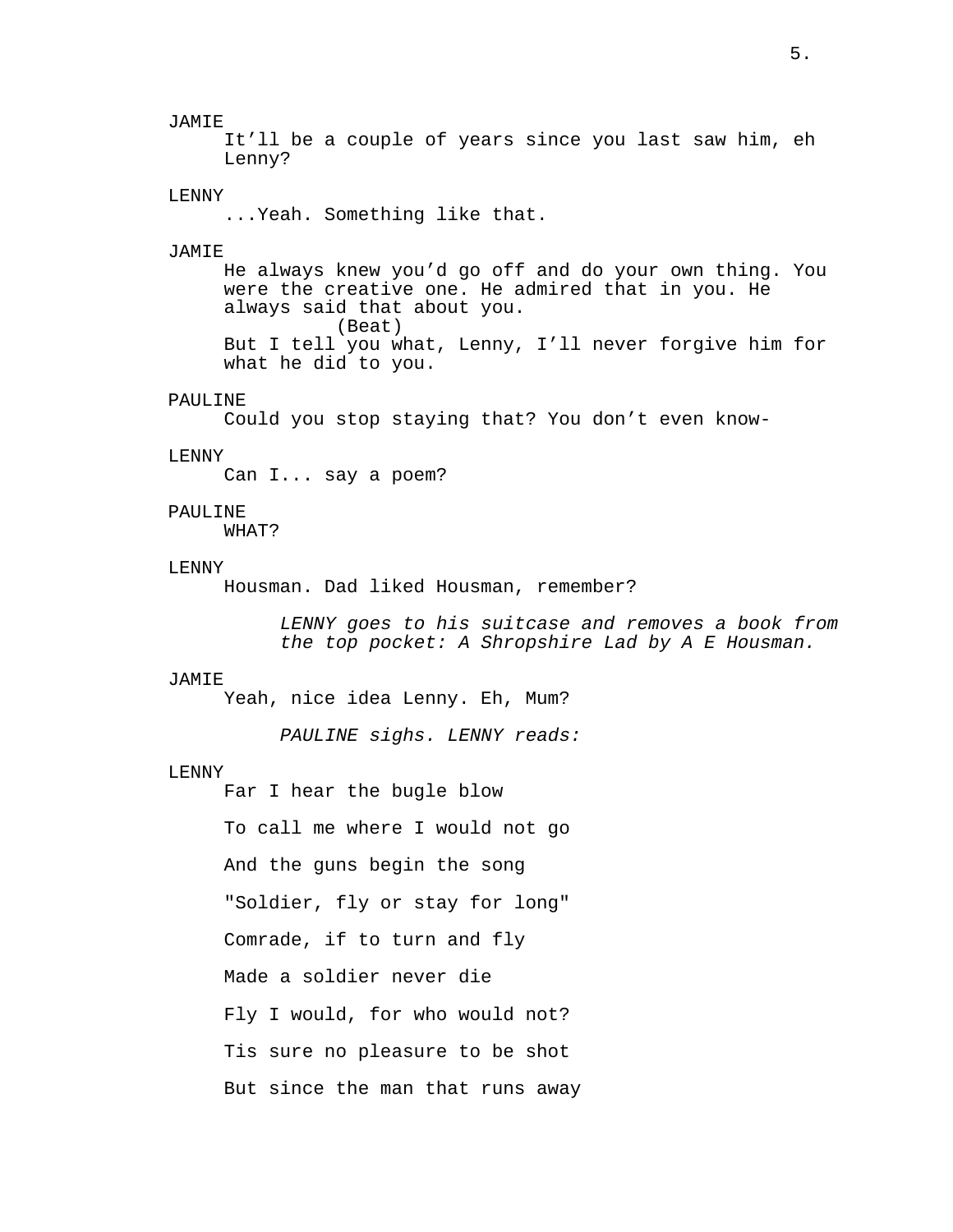Lives to die another day

And cowards' funerals, when they come

Are not wept so well at home

Therefore though the best is bad

Stand and do the best, my lad

Stand and fight and see your slain

And take the bullet in your brain

## JAMIE

Pffff. That's a bit bloody depressing, ain't it mate?

#### LENNY

Dad liked Housman. The only poet he liked.

### **JAMIE**

I know, but still. Here, you told me he was gay once, didn't you Len?

# LENNY

He was, yeah.

# JAMIE

Did you know that Mum?

*PAULINE shrugs, non-plussed.*

#### LENNY

Dad always said his poems reminded him of Granddad telling him about the war. He liked him too.

#### JAMIE

The three Lennies.

# PAULINE

How d'you feel about that tradition, eh? Open casket no good, cremation no good, how's the naming after your father one?

# JAMIE

Mum, don't start.

## PAULINE

Well look at him coming round here all morbid when we're trying to keep our spirits up.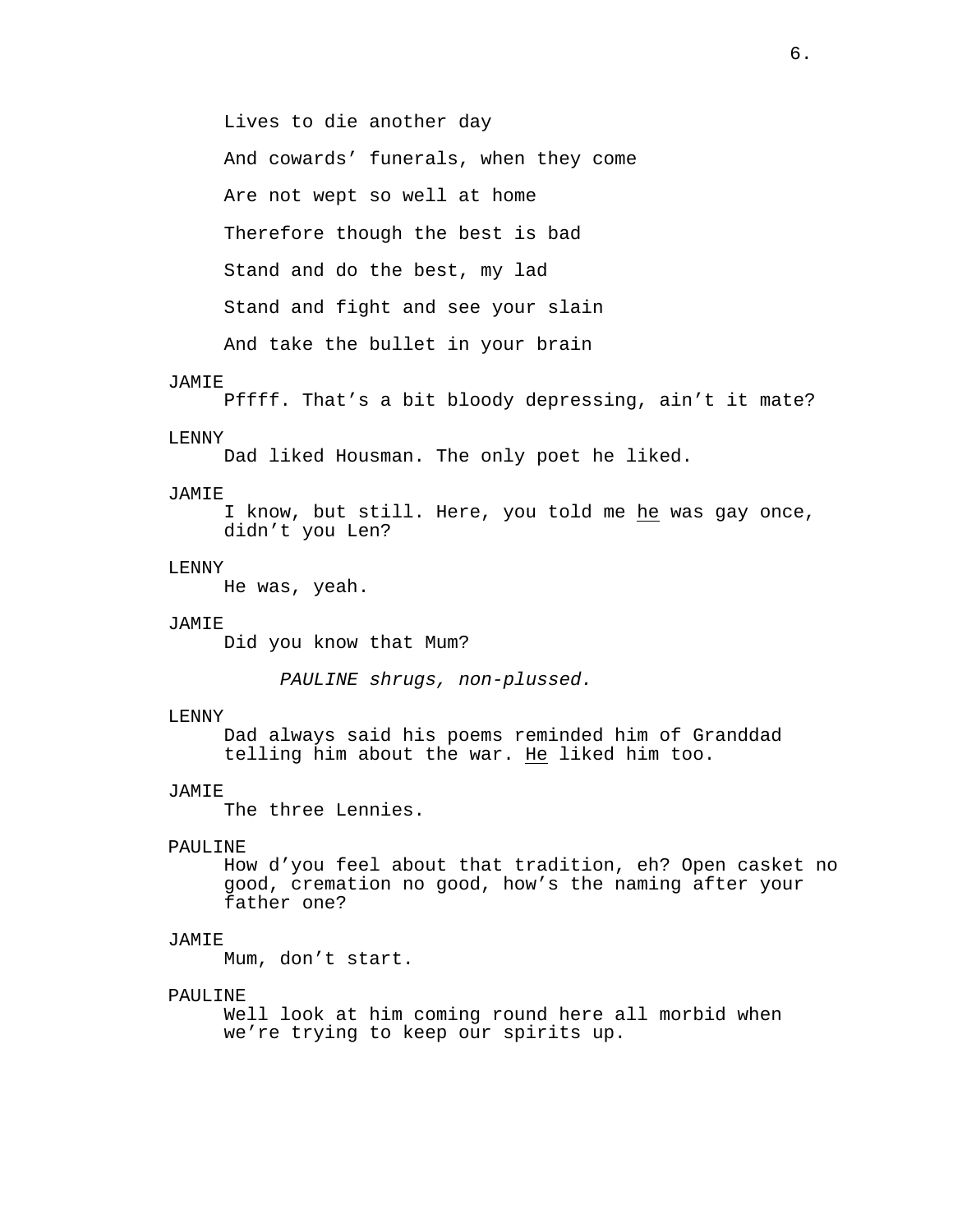LENNY

It ain't morbid. Dad always said Housman's poems were his reminder to live while he was young.

#### PAULINE

Yeah well you're a bit late to come back and remind him of that now, ain't ya? You've got some nerve.

#### JAMIE

You understood him well Lenny. He always said that. But, honestly I'll never forgive him. The way he just rejected you like that. He'll regret that he never apologised. Never saw the error of his ways.

#### PAULINE

SHUT UP! SHUT UP TALKING ABOUT HIM LIKE THAT! (To LENNY) How dare you say you hadn't seen him two years?

#### JAMIE

Mum, what you talking about?

# PAULINE

He came to you. He came to you and he apologised. Told you he loved you like nothing else on this Earth. And what did you do? You said nothing. You rejected him.

# JAMIE

What? When was that?

#### LENNY

(Deep breathe in) It wasn't exactly like that-

#### PAULINE

Oh yeah, how was it then?

#### LENNY

I tried, Mum. I tried. I wanted to say "I accept your apology. And... I love you too, Dad." I've played it out in my head over and over since. But at the time, I couldn't say it. I physically could not say it. It's like the words were hanging here

(Gestures towards neck aggressively) they were hanging here, choking me, desperate to come out, but they just wouldn't. When he left that day, I sat there, and I sobbed. And I thought... pick up the phone, say it. Say it to him. I was still planning to, I was.

(Beat) I didn't know he was gonna have a heart attack two months later, did I?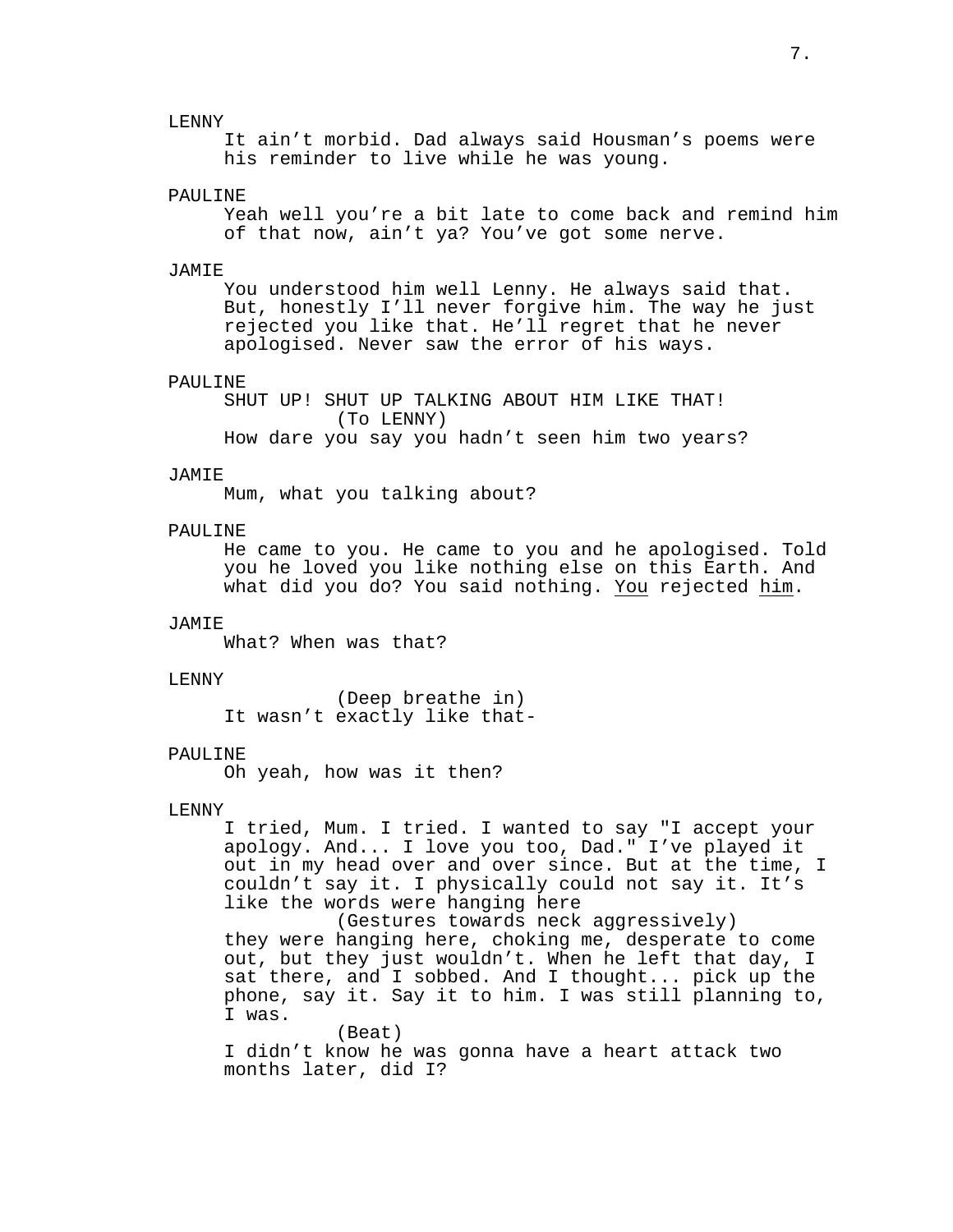### JAMIE

It's not your fault mate. You thought you had more time.

## PAULINE

You had two months. Two months. Dithering about. And now he's gone. With that hanging over him. A son that didn't love him. And you're coming round here talking about living while you're young.

### LENNY

Yeah. Well maybe I'm learning from my mistakes. And two months isn't long when it took him, what? 18 months after I came out to come and say anything at all?

## JAMIE

You knew he always loved you though mate. Deep down. He was so proud of you, he always said that about you. (To casket)

I feel sorry I doubted you now Dad.

#### PAULINE

I tried to make it happen sooner, Lenny. I tried all the bleedin' time. When he was working up Soho Saturday night and he came home and told me... I had these really fun guys in my cab this evening, I'd say... they were gay, Len. They're just like Lenny. Or when he's watching Ian McKellen in that Sherlock Holmes film, or talking about Ronnie bleedin' Kray his auntie was so proud of knowing, or A E fuckin' Housman. I said to him they're all gay. All just like you. And yeah he took his time. But, in the end,.. he did the right thing. He realised he'd done wrong. He loved you and he was a good man.

(Beat) I really tried Lenny. I always tried to look after my boys.

## LENNY

That's part of the problem I think Mum. It's about more than 18 months. He sprang that on me, after 27 years of not talking about anything. Maybe he always said he admired this or that or was proud of this or that. But he said it about me. He never said it to me. And I just didn't know how to say it back.

#### PAULINE

It weren't his fault. That's how he was raised too.

#### LENNY

Tradition. Traditional men, not talking about nothing.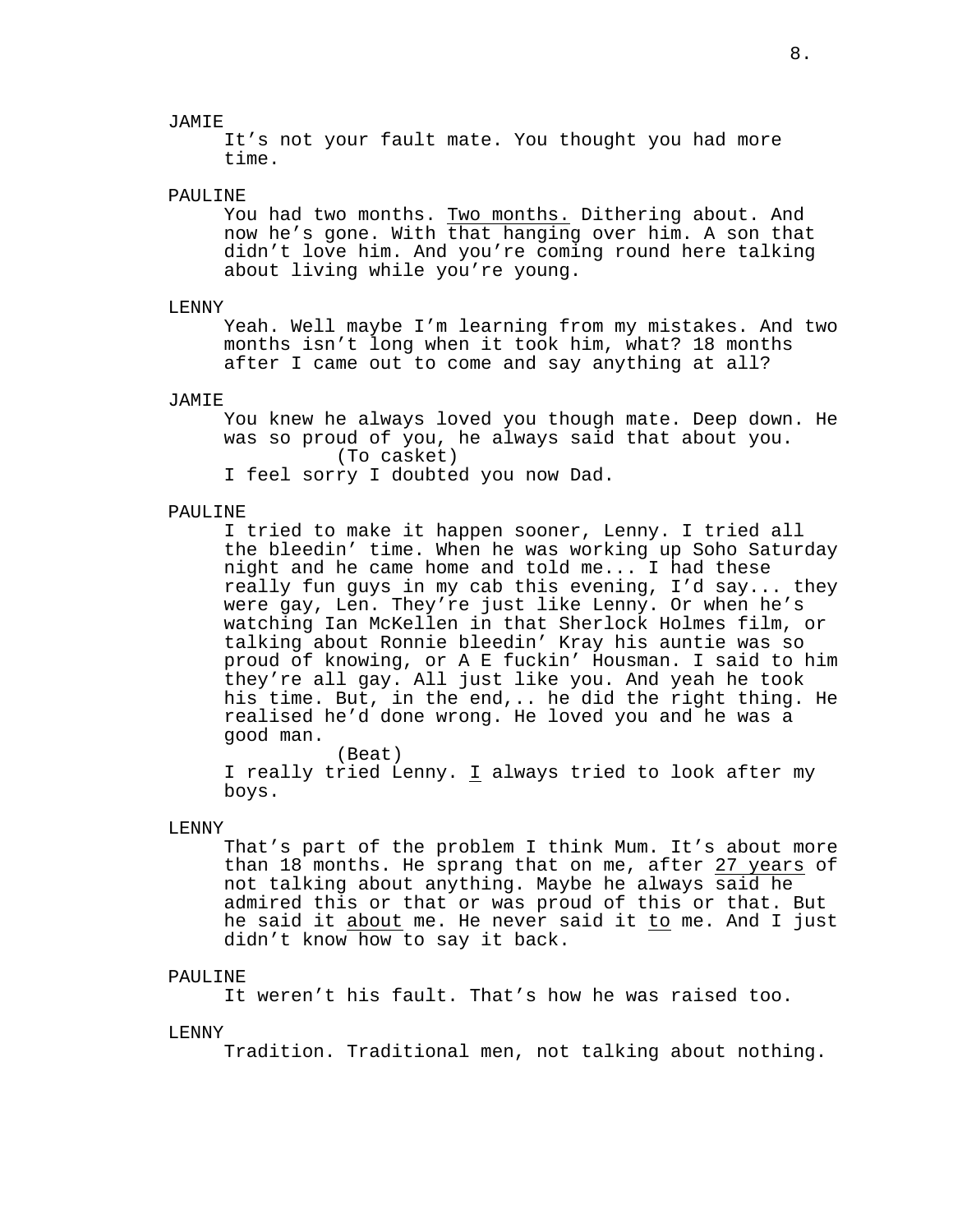## PAULINE

Just try and make your peace now, eh? It's what he would've wanted. And don't you dare call him a nobody. Nobody on this Earth is a nobody. You can tell that to your bloody Housman.

*Pause.*

#### LENNY

Can I read another one?

### JAMIE

Yeah, go on then mate. No guns in this one eh?

*LENNY reads.*

# LENNY

Loveliest of trees, the cherry now Is hung with bloom along the bough And stands about the woodland ride Wearing white for Eastertide Now, of my threescore years and ten Twenty will not come again And take from seventy springs a score It only leaves me fifty more And since to look at things in bloom Fifty springs are little room About the woodlands I will go To see the cherry hung with snow

*Long pause. They all gaze down at the casket.*

### JAMIE

He used to read that to us when we were kids.

## PAULINE

I know. (Beat) And my poor Len. He didn't even get seventy springs.

*JAMIE hugs PAULINE.*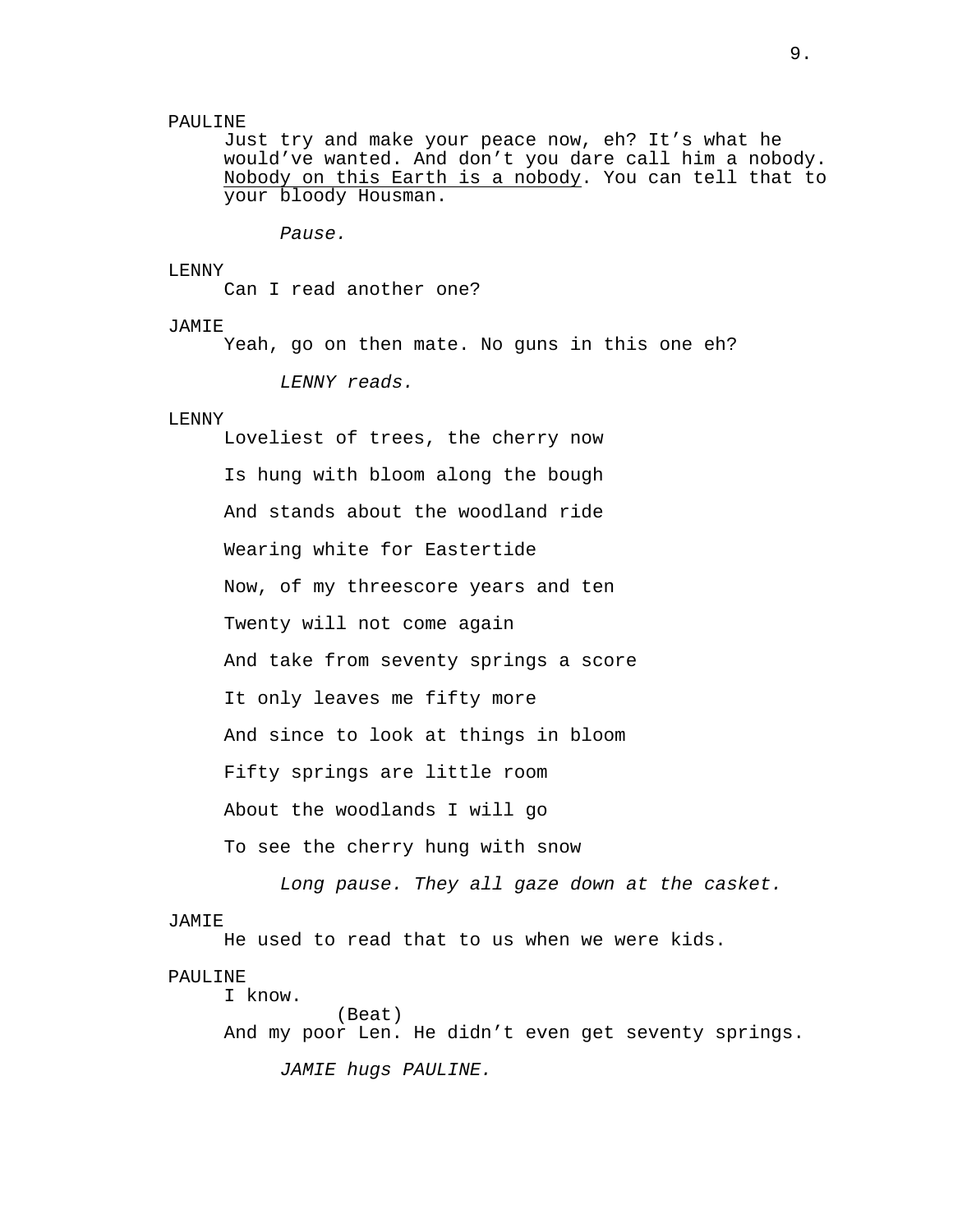## LENNY

That one really is about living while you're young, not thinking time will keep going forever, not taking moments for granted. (Beat)

```
I was wondering if I might read it at the funeral?
```
# **JAMIE**

Dad would have loved that.

## PAULINE

It's not traditional.

#### LENNY

Sometimes it's good to break with tradition.

*Pause.*

# PAULINE

OK then, love. To help all my boys find peace.

# LENNY

Thanks Mum.

(Beat) We're all somebodies. Whether we're Housman, or Dad, or-

# JAMIE

The Spice Girls.

# **LENNY**

I was gonna say Mum.

*PAULINE smiles. She takes LENNY's hand and squeezes it.*

#### PAULINE

Now. Will you two come and help me in the kitchen? I am up to my neck in pineapple chunks.

# LENNY

Yeah. I'll be there in a sec.

*PAULINE and JAMIE go to leave.*

# LENNY

I won't be eating any cheese though. I'm vegan.

*PAULINE rolls her eyes. JAMIE laughs and ruffles LENNY's hair playfully. They exit.*

*LENNY looks forward at the casket.*